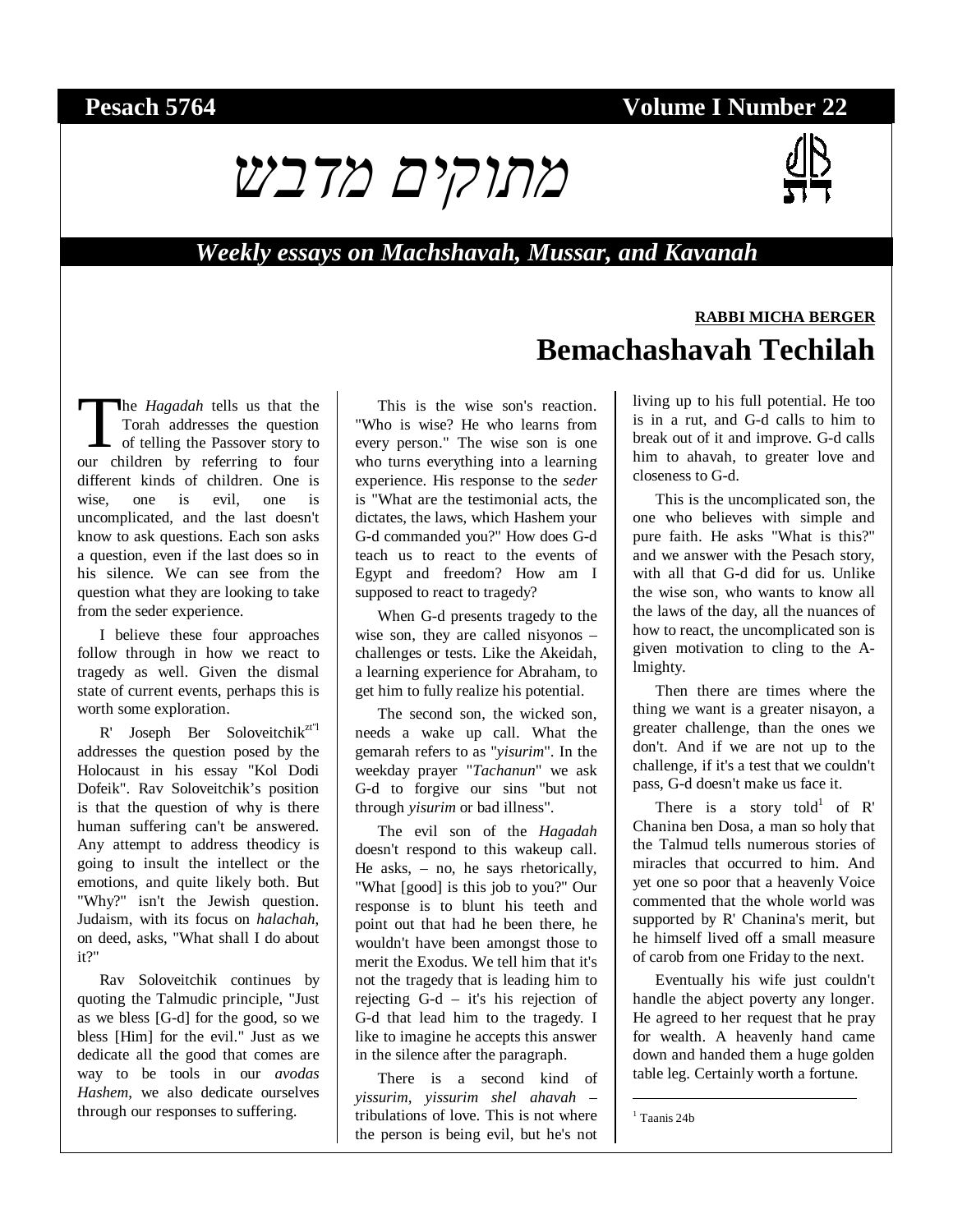That night, R' Chanina's wife had a dream. They were in heaven, and all the other couples were sitting at three legged tables. Except for them. Their table only had two legs, it couldn't stand.

Realizing that the third leg of their table was the gift they had received, she asked her husband to pray for it to be taken back. And it was.

R' Chaim Vilozhiner associates the three legs of the table in this story with the *mishnah<sup>2</sup>* about the three pillars of the world: Torah, Divine service, and acts of charity. The Voice said, after all, that R' Chanina supported the world.

 $2$  Avos 1:2

l

The golden leg they received was the one of kindness. Until now, they had reason not to give more charity – they had nothing more to give. The story as R' Chaim understands it (I couldn't say this about R' Chanina ben Dosa on my own), suggests that R' Chanina would have been unable to practice charity as he was worthy to had he had the opportunity.

So, R' Chanina ben Dosa was poor.

Similarly, the person who is medically needy because that keeps him close to G-d. The person who, had he been healthy, would have been more distracted by the physical opportunities afforded him.

This is the son who doesn't know how to ask. Unlike the wise son, who asks "How shall I respond?" or the

### **2** *Mesukim Midevash*

son of uncomplicated, pure and simple faith, who asks "My G-d, My G-d, why have You forsaken me?" (Tehillim 22:1) this son isn't asking anything. He isn't capable of grappling with this issue – be it a tragedy, or be it the Exodus.

"You shall start for him." Our response must be to help them grow.

Of course, these four sons are archetypes. Real people are wise on some issues, determined to be wrong about others. We have a simple straight to the point perspectives on yet other things, and there are those issues we aren't prepared or ready to face. But it is only through growth that we can reach our goals as individuals and as a people.

n the seventh day of Pesach we celebrate the anniversary of the crossing **O** in the seventh day of Pesach we celebrate the anniversary of the crossing was of the Red Sea. The crossing was not only of great historical importance, but it elevated the Benei Yisrael to the point where "a handmaiden at the sea saw more than Yechezkel ben Buzi saw in his prophecy"<sup>1</sup> – whose seifer Yechezkel opens with the vision of the *Merkavah* and closes with a lengthy description of the Heavenly Jerusalem.

Every morning we say in Shacharis, "And Yisrael saw (*vayar)* the 'Great Hand' which Hashem did in Mitzrayim, *vayir'u –*  and the nation felt *yir'ah* (awe, fear) for Hashem, and they believed

 $<sup>1</sup>$  Mechilta 15:2</sup>

l

in Hashem and in His servant Moshe. Then Moshe and the Benei Yisrael sang (lit: will sing)..."<sup>2</sup>

Note the progression: sight, *yir'ah*, song. To most of us this is startling. *Yir'ah*, fear, leads to song? Isn't song something we would intuitively associate more with *ahavah*, love?

Perhaps this is because we're under a misimpression about the nature of *yir'ah*. 3

Rav Avraham Elyah Kaplan, who lived a mere 34 years at the beginning of the  $20<sup>th</sup>$  century, left us with a poetic and moving

 $\overline{a}$ 

<sup>3</sup> For related thoughts on this subject, see the *Sefasai Tiftach* column for *Beshalach* by Jon Baker at [<http://www.aishdas.org/mesukim/5764/bes](http://www.aishdas.org/mesukim/5764/bes)

## **Bakeish Shalom**

description of *yir'ah*, from which I will take the vast majority of this week's column. In his essay *Be'ikvos haYir'ah* (In the Footsteps of *Yir'ah*) 4 , Rav Avraham Elyah explicitly connects sight to *yir'ah*  and gives a first-hand description of the path from *yir'ah* to the joy of *shirah*, of song. The rest of this column are his words, as translated by Rabbi Yosef Gavriel Bechhofer<sup>5</sup>:

...But one who has not traversed the actual pathway of illumination [that of the prophets and the sages],

-

<sup>2</sup> Shemos 14:31-15:1

halach.pdf>

<sup>4</sup> Realizing the article may be hard to find, we put it in its entirety on line at [<http://www.aishdas.org/raek/yirah.pdf](http://www.aishdas.org/raek/yirah.pdf)>

<sup>&</sup>lt;sup>5</sup> "In the Footsteps of Rav Avraham Eliyahu Kaplan", Jewish Action, Orthodox Union. Article available at

[<http://www.aishdas.org/rygb/raek.htm](http://www.aishdas.org/rygb/raek.htm)>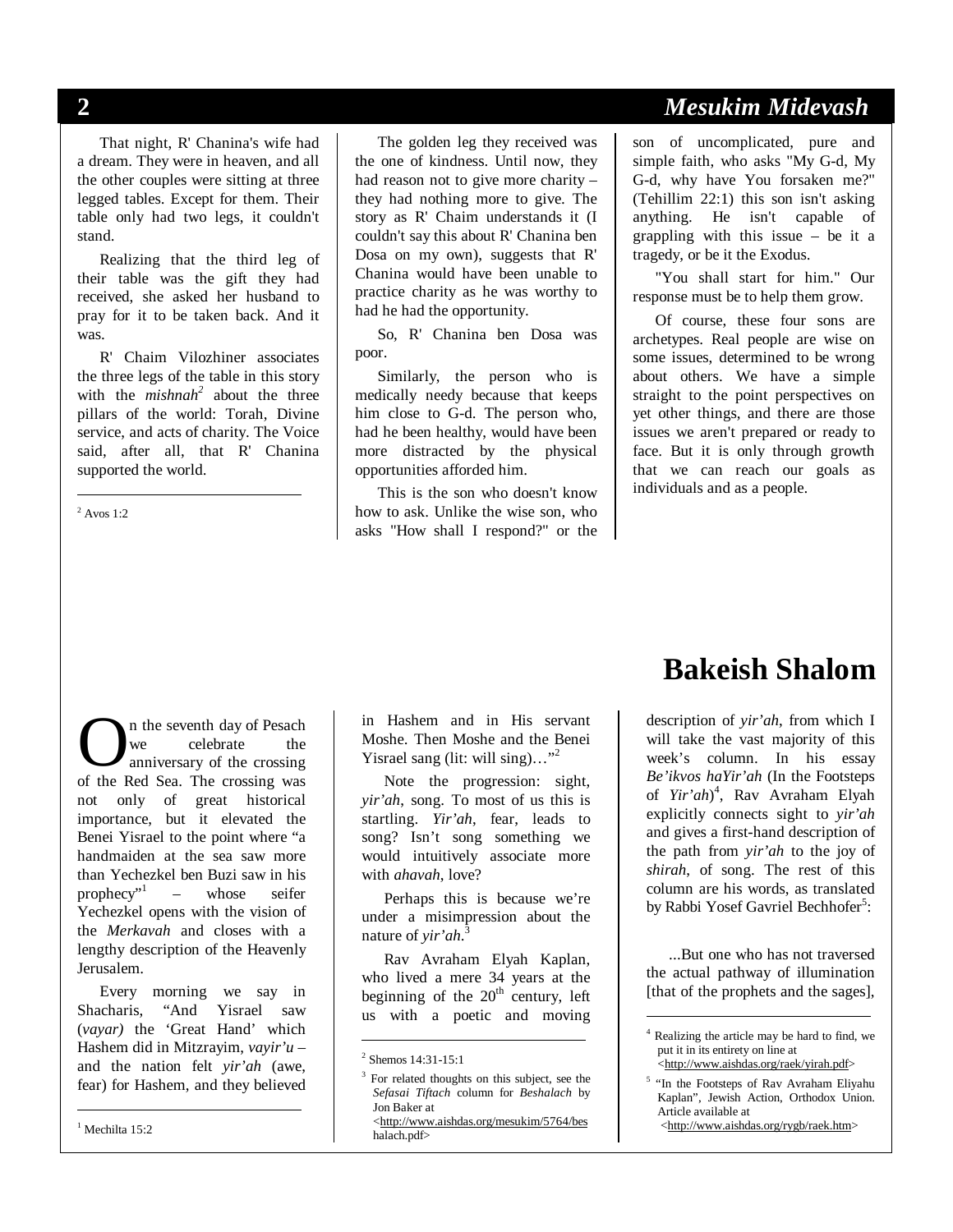#### *Mesukim Midevash* **3**

he who stands opposite the rays of light, at some distance, possesses little understanding of this term [*yir'ah*]. It would be better had he never known this term, and was now learning it for the first time. But this is his problem: He knows it, but does not know it properly. He possesses a dangerous translation of the entire concept, and cannot avoid its negative ramifications. For example, when we mention *yir'ah* to this person he can only translate it thus: Bent head, wrinkled brow, glazed eyes, hunched back, trembling left hand, right hand *clapping "al cheit"*, knocking thighs, failing knees, stumbling heels. And he does not know that

this translation is heretical for the one who knows what *yir'ah* is and what it means, the source from which it flows, and from whence it comes... There are times that demand tears and eulogies... It is necessary

then to stoop like rushes and take up sackcloth and ashes. Times come upon the world when our sins require these. Such, however, is not *Yir'as Hashem*, not it and not even part of it. It is not *yir'ah's* essence, but only preparation for it...

*Yir'ah* is not anguish, not pain, not bitter anxiety. To what may *yir'ah* be likened? To the tremor of fear which a father feels when his beloved young son rides his shoulders as he dances with him and rejoices before him, taking care that he not fall off. Here there is joy that is incomparable, pleasure that is incomparable. And the fear tied up with them is pleasant too. It does not impede the freedom of dance... It passes through them like a spinal column that straightens and strengthens. And it envelops them like a modest frame that lends grace and pleasantness... It is clear to the father that his son is riding securely upon him and will not fall back, for

he constantly remembers him, not for a moment does he forget him. His son's every movement, even the smallest, he feels, and he ensures that his son will not sway from his place, nor incline sideways - his heart is, therefore, sure, and he dances and rejoices. If a person is sure that the "bundle" of his life's meaning is safely held high by the shoulders of his awareness, he knows that this bundle will not fall backwards, he will not forget it for a moment, he will remember it constantly, with *yir'ah* he will safe keep it. If every moment he checks it - then his heart is confident, and he dances and rejoices...

*What is* yir'ah*? It is the broad jump over the vast gap between myself and my Creator... It is a mitzvah to separate - to separate from smallness! Fly over barriers! And from there quest Him, for there you will find Him.*

> When the Torah was given to Israel solemnity and joy came down bundled together. They are fused together and cannot be separated. That is the secret of "gil be're'ada" (joy in trembling) mentioned in Tehillim. Dance and judgment, song and law became partners with each other... Indeed, this is the balance... A rod*<sup>6</sup>* of noble *yir'ah* passes through the rings of joy... [It is] the inner rod embedded deep in an individual's soul that connects end to end, it links complete joy in this world (eating, drinking and gift giving) to that which is beyond this world (remembering the [inevitable] day of death*<sup>7</sup>* ) to graft

 $\overline{a}$ 

one upon the other so to produce eternal fruit…

…What is *yir'ah*? It is the broad jump over the vast gap between myself and my Creator... It is a mitzvah to separate - to separate from smallness! Fly over barriers! And from there quest Him, for there you will find Him...

Indeed, this is the direct relationship. Indeed, this is the true vision that we call *yir'ah*... And this, therefore, is the reason that we dwell so much on fear of sin ("yir'as *ha'onesh*"). This is also vision seeing things as they really are... One who refuses to see his future shortchanges only himself. Only if

he sees (*re'iyah*) will he fear (*yirah*), and only if he fears will he repent... And from here we proceed to the fear [awe] of loftiness ("*yir'as haromemus*") that is the vision [the perception] of loftiness. From here - "The maid

servant at the Red Sea saw loftier visions than the Prophet Yechezkel." From here comes the direct view, across all the dividers, to the source of existence. This is an unceasing inner gaze toward the matter that is one's responsibility [the bundle of his life's meaning] (that he must safeguard lest it fall...). The gaze is one that leads to remembrance, remembrance that leads to care, care that leads to confidence, confidence that leads to strength ("*oz*") - an inner, bold, uplifting, strength ("*Hashem oz li'amo yiten*") and a strength that leads to peace ("*shalom*") and wholeness ["*sheleimus*"], internally and externally, in thought and in deed ("*Hashem yivareich es amo ba'shalom*"). Indeed, This is the wisdom of life: "*Reishis chochma yir'as Hashem*" A fear that is vision. "And remember" - "And see" - *"Shivisi Hashem l'negdi tamid..."*

 $6$  An allusion to the bari'ach hatichon, the inner rod in the middle of the Mishkan's walls that went all the way through from one side to the other. (RYGB)

<sup>7</sup> Alluding to Chazal's way to combat the yetzer hara: "*Yazkir lo yom hamisa*." (Remind him of the day of death.) (RYGB)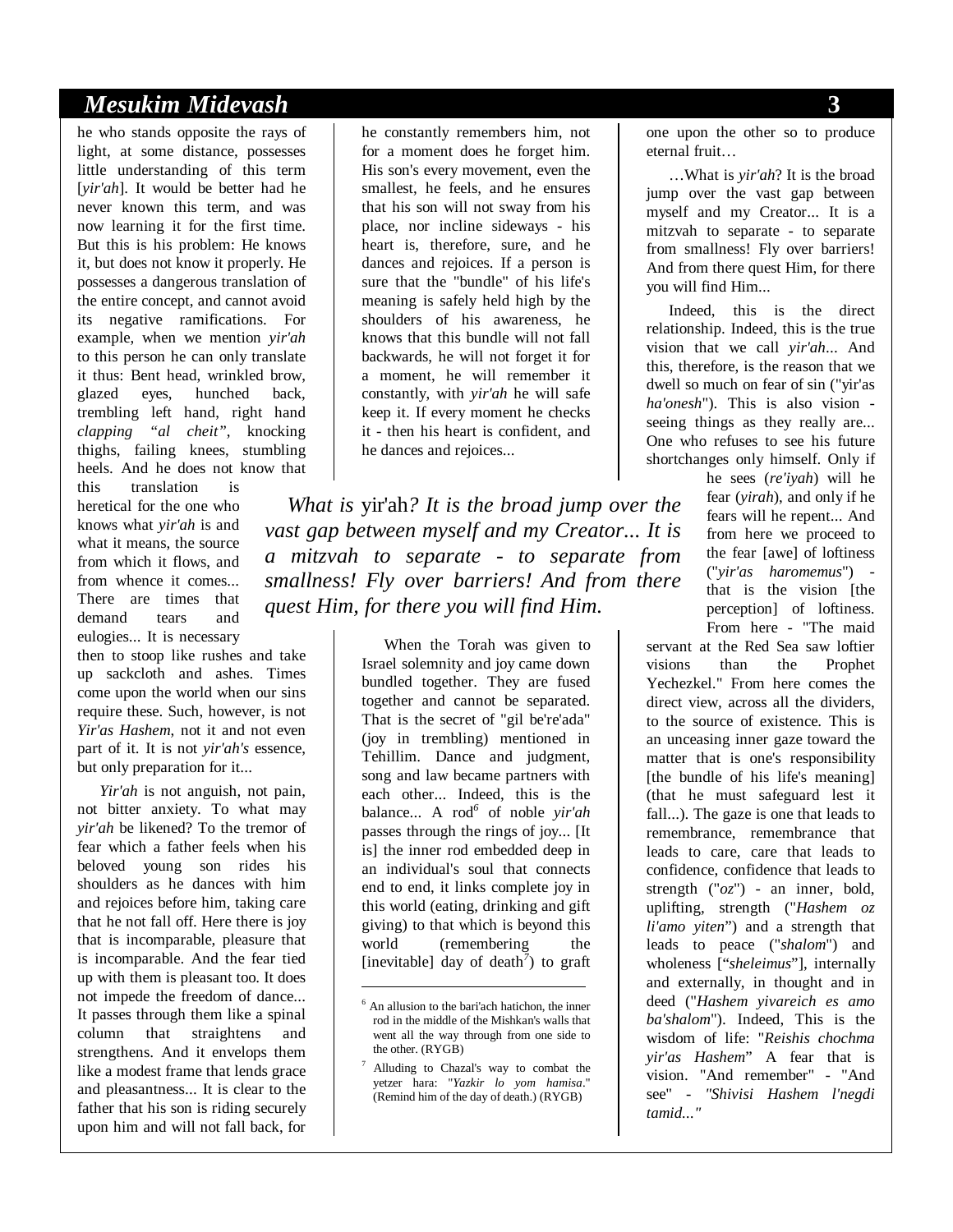he gemara<sup>1</sup> explores why it is we say the paragraphs of Tehillim we do for *Hallel*, The gemara<sup>1</sup> explores why it<br>is we say the paragraphs of<br>Tehillim we do for *Hallel*,<br>rather than *perek* 136, "*Hallel haGadol*" (which begins "*Hodu Lashem ki tov, kil le'olam chasdo*").

The first answer offered is that *Hallel* contains five themes: leaving *Mitzrayim* ("*Betzeis Yisrael Mimitzrayim*"), crossing the *Yam Suf* ("*Hayam ra'ah vayanos*"), the giving of the Torah at *Har Sinai* ("*Heharim rakedu khe'eilim*"), the revival of the dead ("*Es-haleikh lifnei Hashem*"), and the birthpangs of the messiah ("*Lo lanu Hashem, lo lanu*"). While this last point about "*Lo lanu*", is said in the name of Rav Yochanan, another<br>opinion has Rav Yochanan opinion has Rav Yochanan associate "*Lo lanu*" to the war of *Gog uMagog*, immediately before the messianic era.

Rav Nachman suggests that *Hallel* was chosen because it speaks of the souls of *tzadikim* being saved from *gehenom*, as it says "*Anah Hashem maltah nafshi*".

Chizkiyah offers a third answer. *Hallel* was chosen because "*Lo lanu*" was said by Chananiah, Misha'el and Azariah when they were thrown into the fiery furnace, and "*Halelu es Hashem*" when they emerged. Chananiah said "*Lo lanu Hashem, lo lanu*", Misha'el continued with the next verse, "*Ki lishimkha tein kavod*", Azariah said the *pasuk* "*Al chasdecha va'amitekha*", and all three concluded with "*Lama yomeru hagoyim*" onward. And when they emerged, Chananiah said "*Halelu es Hashem*", Misha'el said the next phrase "*Shabechuhu kol ha'umim*", Azariah added "*ki gavar aleinu* 

<sup>1</sup> Pesachim 118a

l

*chasdo*", and again they concluded together, "*ve'emes Hashem le'olam*".

The paragraph "*Lo lanu*" figures as central to two of the three explanations, whether it refers to the birth-pangs of the messiah, the final war of *Gog uMagog*, or saving Chananiah, Misha'el and Azariah from the furnace. Even according to Rav Nachman's opinion, focusing on the connection in the paragraph "*Ahavti*" to saving from *gehenom*, perhaps casts light on this. Its parallel on saving the *tzadikim* from the more mundane fires of the furnace is striking. In all opinions, a critical element of *Hallel* is that even sinking into crisis is a prelude to a greater redemption.

We say in "*Lo lanu*" "Why should the nations say, 'Where, please, is your G-d'? When our G-d is in heaven, anything that He desires, He does." As the *pasuk* says, "Why should the nations say 'Where is their G-d?'" The first sentence is understandable, the paragraph is clearly one written from within a moment of crisis. During such moments Hashem's Hand in events is more hidden, and that alone can be reason for the crisis to end. But why do we continue, "Anything that He desires, He does" – what's the connection to the theme of the paragraph?

Rav Yechiel Michel Schlesinger, the founder of Yeshivas Kol Torah in Yerushalayim, asks a second question. In describing idolatry, the Tehillim reads, "They have a mouth, but do not speak; they have eyes but do not see. They have ears but do not hear; they have a nose, but do not breath." Each phrase is of the form "… *lahem, velo …*" But then, it switches structure: "Their

# **4** *Mesukim Midevash* **Sefasai Tiftach**

hands but they do not feel; their feet but they do not walk." Why?

The *mishnah* (Avodah Zara 3:2) states: "One may enjoy benefit from the broken pieces of an idol. However, if one finds an entire hand or foot [of the idol], may not take benefit for these things are sometimes worshipped on their own." The Vilna Gaon explains that this is the cause of the shift in phrasing. The mouth, eyes, ears, and nose are only relevant as part of a greater idol. Thus we say about the idol that "they have" these things. However, "their hands" and "their feet" are themselves idols, and therefore their being parts of a whole is not stressed.

Rav Shlesinger continues this idea. To an idolater, the purpose of worship is to obtain things from their gods. Thus a hand or a foot alone, something that expresses action, could be the subject of worship, unlike other parts of the idol. This stands in contrast to worshipping Hashem, even in times of trouble, with the steadfast belief that "Our G-d is in the heavens", spiritual. Religion centered on the notion of providing man with a higher calling. "Anything He desires, He does", and the worshipper strive to align himself with that purpose.

Editor: Gil Student

Associate Editor: Micha Berger

Mesukim Midevash is a project of The AishDas Society, offering words of machshavah, mussar and tefillah each week. For more information, email [mesukim@aishdas.org](mailto:mesukim@aishdas.org) or call (201) 757-0246.

© 2004, The AishDas Society and the authors. Permission is granted to quote any material if content is quoted by name and is not modified.